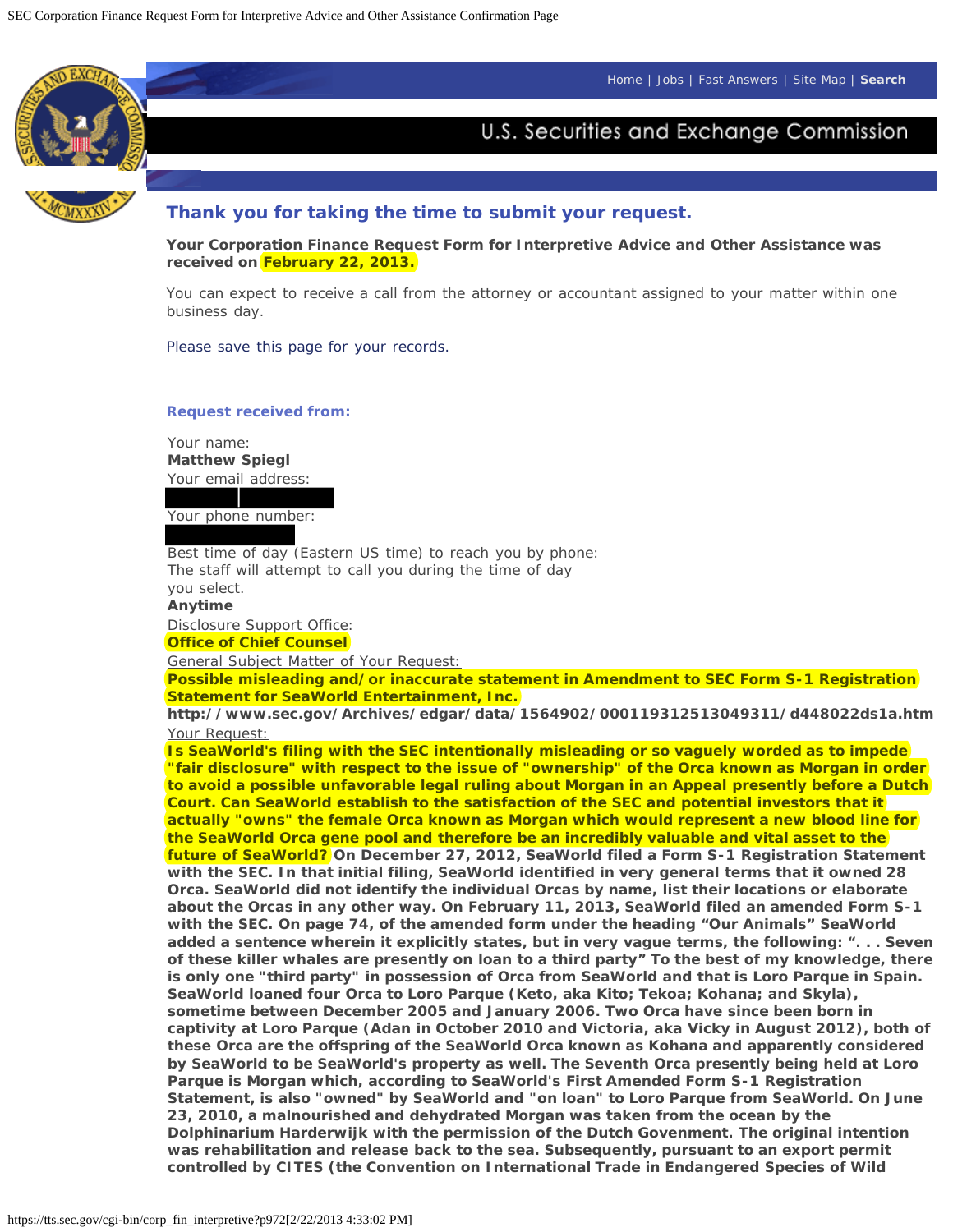**Fauna and Flora), Morgan was transferred from Dolphinarium Harderwijk in the Netherlands to the marine park known as Loro Parque in Tenerife, Spain. The legality of both the original taking of Morgan from the ocean and subsequent transfer of her from the Netherlands to Spain has been the subject on an on-going legal challenge in the Dutch Courts. On November 1, 2012, a Dutch District Court in Amsterdam heard testimony in the case and on December 13, 2012, the court issued a decision upholding the legality of the transfer. The December 13th 2012 decision remains the subject of an active appeal in the Dutch Courts. While SeaWorld's involvement with Morgan has been public knowledge from the start as it has lent expertise to both Dolphinarium Harderwijk and Loro Parque in the rehabilitation of Morgan, to the best of my knowledge there has never been any public disclosure - including any representations, appearances as "owner" or legal claims or court filing made to the Dutch Government or Dutch Courts by SeaWorld - that Morgan belongs to or is otherwise "owned" by SeaWorld. If SeaWorld does in fact have documents showing that Morgan was "sold" to SeaWorld or otherwise became SeaWorld's property through actions of Dolphinarium Hardewijk and/or Loro Parque, the terms of any such acquisition of Morgan would be materially relevant to the current legal proceedings in the Netherlands as the timing and nature of such transfer or sale of Morgan to SeaWorld could be in conflict with or in violation of, the issuance of the original CITES permit for Morgan.** Additional Information:

**International law professors Arie Trouwborst, Department of European and International Public Law, Tilburg Law School, The Netherlands; Richard Caddell, Institute of International Shipping and Trade Law, School of Law, Swansea University, United Kingdom (UK); and Ed Couzens, School of Law, University of KwaZulu-Natal, South Africa published this paper about the Morgan case on January 9, 2013,just one-month before SeaWorld filed its First Amended Form S-1: http://journals.cambridge.org/abstract\_S2047102512000222 The journal paper concludes that upon review by the Dutch Court on this latest appeal, the District Court decision of December 13, 2012, should be overturned and goes on to note that "Morgan could be affected if different conclusions are reached in a future Dutch judgment on the merits, even though it has left the jurisdiction, as there could be repercussions for the validity of the EU CITES certificate for the**

**original transfer." A registry of known captive Orca can be found at this website where the Orca are identified by name and park location. http://www.orcahome.de/stataqua.htm Orlando Sentinel Article about SeaWorld and Morgan from July 2011 http://articles.orlandosentinel.com/2011-07-19/business/os-seaworld-killer-whale-morgan-20110719\_1\_loro-parque-killer-whale-experts-killer-whale Dutch District Court ruling from**

**December 13, 2012 (in Dutch) http://zoeken.rechtspraak.nl/detailpage.aspx?** ljn=BY6129&u\_ljn=BY6129 Caption of current Appeal in the Dutch Courts: Case: Stichting **Dolphinmotion e.a. (Orka Coalitie)/ Staatssecretaris ELI, uw kenmerk 201300892/1/A3 Depending on if and how SeaWorld aquired "ownerhsip" of Morgan, it is possible that SeaWorld, Dolhinarium Harderwijk, and/or Loro Parque could all have violated the international CITES**

**Treaty and/or the United States Marine Mammal Protection Act (MMPA) of 1972. In the United States, oversight and enforcement of CITES and MMPA comes under the jurisdiction of both NOAA and U.S. Fish & Wildlife Service - note that SeaWorld's original "loan" of 4 Orca to Loro Parque would have been subject to the MMPA) http://www.cites.org/**

**http://www.nmfs.noaa.gov/pr/laws/mmpa/ http://www.fws.gov/international/lawstreaties-agreements/us-conservation-laws/marine-mammal-protection-act.html** 

*https://tts.sec.gov/cgi-bin/corp\_fin\_interpretive*

[Contact](#page-0-0) | [Employment](#page-0-0) | [Links](#page-0-0) | [FOIA](#page-0-0) | [Forms](#page-0-0) | [Privacy Policy](#page-0-0) | [Accessibility](#page-0-0)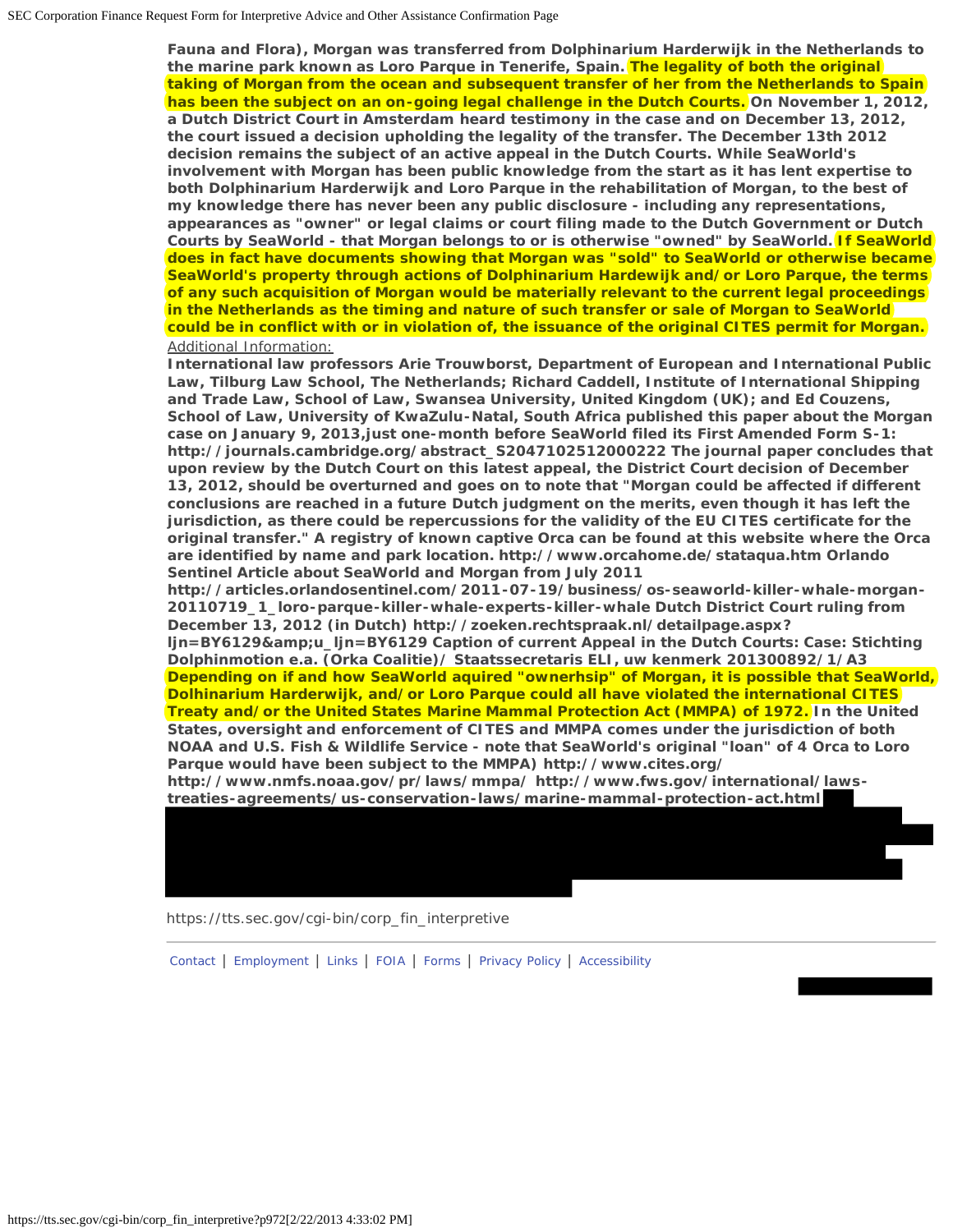

### UNITED STATES SECURITIES AND EXCHANGE COMMISSION **WASHINGTON, D.C. 20549**

**DIVISION OF CORPORATION FINANCE** 

February 27, 2013

Via E-mail Jim Atchison Chief Executive Officer and President SeaWorld Entertainment, Inc. 9205 South Park Center Loop, Suite 400 Orlando, FL 32819

> **Re: SeaWorld Entertainment, Inc. Amendment No. 1 to Registration Statement on Form S-1 Filed February 12, 2013 File No. 333-185697**

Dear Mr. Atchison:

We have reviewed your response to our prior comment letter to you dated January 18, 2013 and have the following additional comments.

### **General**

1. We note your response to our prior comment 1 and reissue in part. It does not appear that certain marketing language in the document can be objectively substantiated. Please revise your filing throughout to eliminate qualitative marketing-type terminology that is not susceptible to objective measurement, such as "marquee," "iconic," "premier," and "world class," as such terms do not assist investors in understanding your business.

### Prospectus Summary, page 1

# Company Overview, page 1

2. We note your response to our prior comment 6. Based on your response, it remains unclear why you include the impressions metric on page 1 in the summary and in the overview of your MD&A and business sections. We note, in particular, that you include this metric along with other quantitative information that is either derived directly from your financial statements or appears to have a direct correlation with your results of operations. There is no explanation of any correlation between the impressions metric and your financial results. Please consider removing the impressions metric from the summary and the two overview sections. To the extent you believe the metric is meaningful information in the context of a discussion of your marketing efforts, please revise accordingly. If you do include this metric in your marketing discussion, please define the metric in that section, explain how it was calculated, discuss its limitations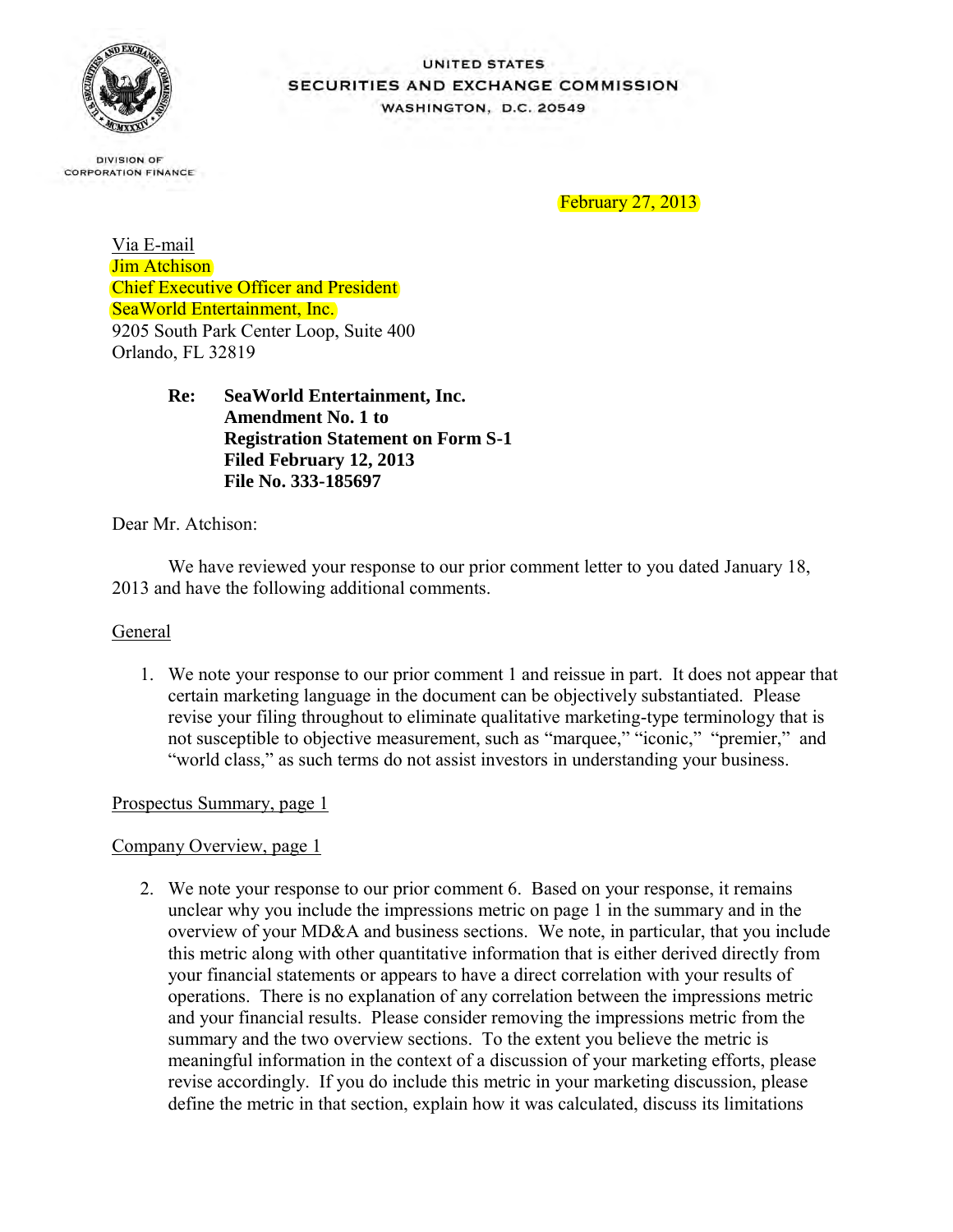Jim Atchison SeaWorld Entertainment, Inc. February 27, 2013 Page 2

> given that it is an estimate, and describe why you believe it is meaningful to an understanding of your business.

# Our Competitive Strengths, page 4

- 3. We note your response to our prior comment 8 and reissue in part. It appears that the language in your response to our prior comment regarding the appeal and recognition of your brands more clearly conveys the relevant competitive strength than the language that you included in the first sentence of this section. Please revise to clearly and concisely describe the applicable competitive strength and to eliminate the use of marketing language that strays from what can be objectively substantiated. Please also revise the second half of the second sentence to clarify, consistent with your response, that this represents the company's belief.
- 4. We note your response to our prior comment 9. Please expand your disclosure in this section to provide examples of the "out-of-park" experiences listed in your response.
- 5. We note your response to our prior comment 25. Please disclose that the replacement value provided here and on page 65 was calculated for insurance purposes, including the year that the value was calculated, who made the calculation and the specific insurance purpose that the estimate addressed. Please also explain that the number you disclose as the replacement value of your assets is distinct from, and should not be confused with, the amount you disclose as total assets for financial statement reporting purposes. Alternatively, please consider removing the statement, consistent with your approach in the Company Overview section in response to our prior comment.

### Our Industry, page 7

6. We note the statement regarding the compound annual growth rate of U.S. theme park industry revenues between 2003 and 2011. To the extent you include compound annual growth rate data, please also include the annual changes in order to provide context regarding year over year volatility and other trends that a compound rate would not identify.

### Risk Factors, page 17

### We are subject to complex federal and state regulations, page 19

7. We note your disclosure that claims or lawsuits are sometimes filed against you to impede your ability to retain, exhibit, acquire or breed animals, and the negative publicity associated with such suits could adversely affect your reputation and results of operations. We are aware of several news reports discussing legal challenges concerning the validity of the transfer of a rescued whale. Please tell us whether the outcome of this challenge could have a material impact on your business.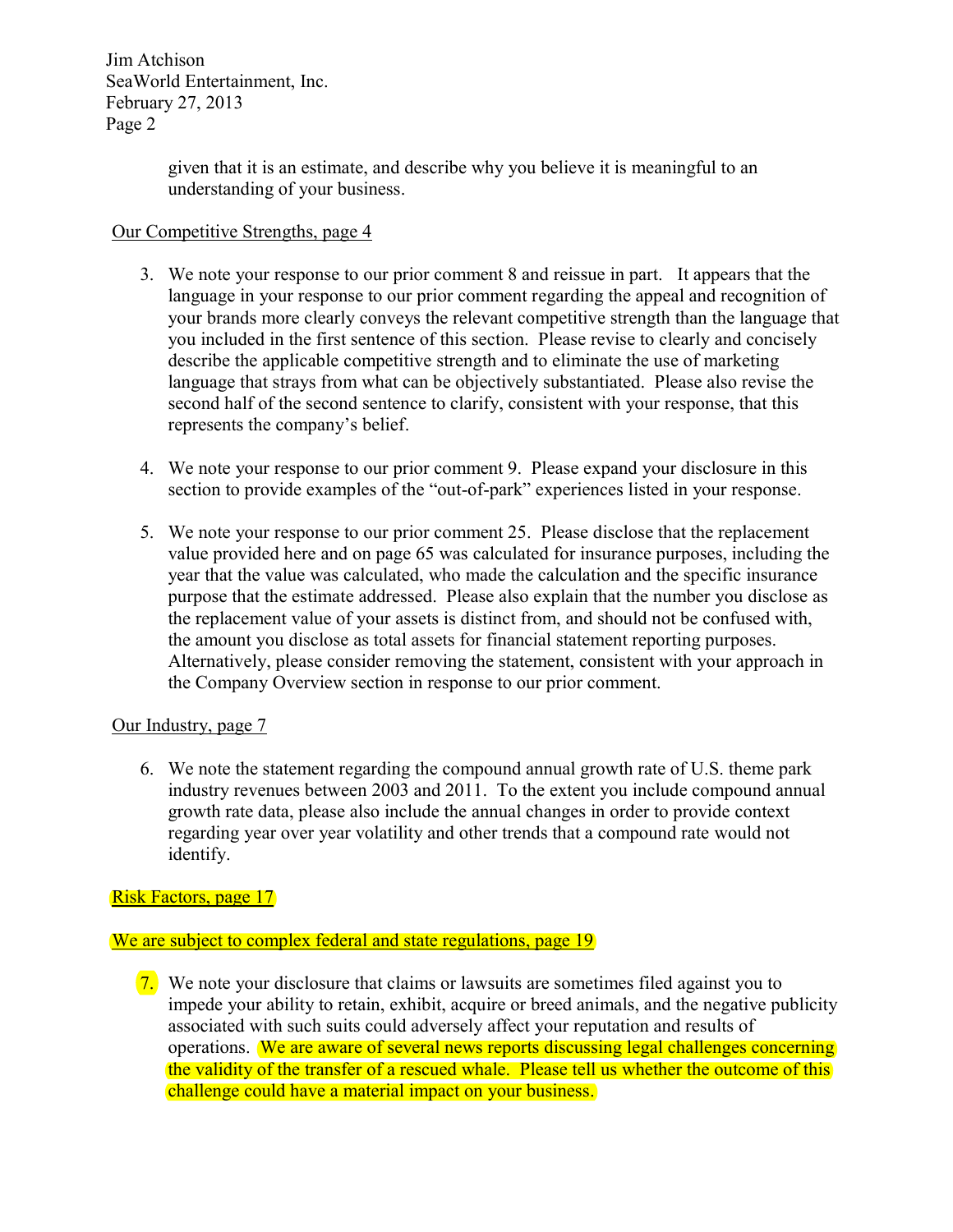Jim Atchison SeaWorld Entertainment, Inc. February 27, 2013 Page 3

# A significant portion of our revenues are generated, page 20

8. We note your response to our prior comment 19. If the sole risk related to the majority of your revenues being generated in the State of Florida is possible shutdown of the parks due to hurricanes, please revise the risk factor and its heading appropriately. If there are other specific risks, please describe them.

# Business, page 63

# Company Overview, page 63

9. We note your response to our prior comment 24. Please also revise any other references to "stable profit margins" elsewhere in the prospectus.

# Our Animals, page 74

10. We note your disclosure that seven killer whales are presently on loan to a third party. Please describe the terms of the loan and the purpose.

### Background and Experience of Directors, page 85

11. We note your response to our prior comment 27. We also note that you continue to provide disclosure about the experience, qualifications, attributes or skills of your directors on a group basis in the last sentence of the first paragraph of this section. Please revise to disclose, on an individual basis, the particular and specific experience, qualifications, attributes or skills that led the board to conclude that each director should serve as a director of the company.

### Principal and Selling Stockholders, page 110

12. We note your response to our prior comment 29. Please revise your statement in footnote 2 regarding Mr. Schwarzman's control of Blackstone Group Management L.L.C. to clarify that he has voting and investment power with respect to the shares held by the Partnerships.

### Exclusive Forum, page 129

13. We note your disclosure in this section regarding an exclusive forum provision in your amended and restated certificate of incorporation. It appears that there are pending lawsuits challenging the validity of choice of forum provisions in charter documents. Please disclose that although you have included a choice of forum clause in your amended and restated certification of incorporation, it is possible that a court could rule that such a provision is unenforceable.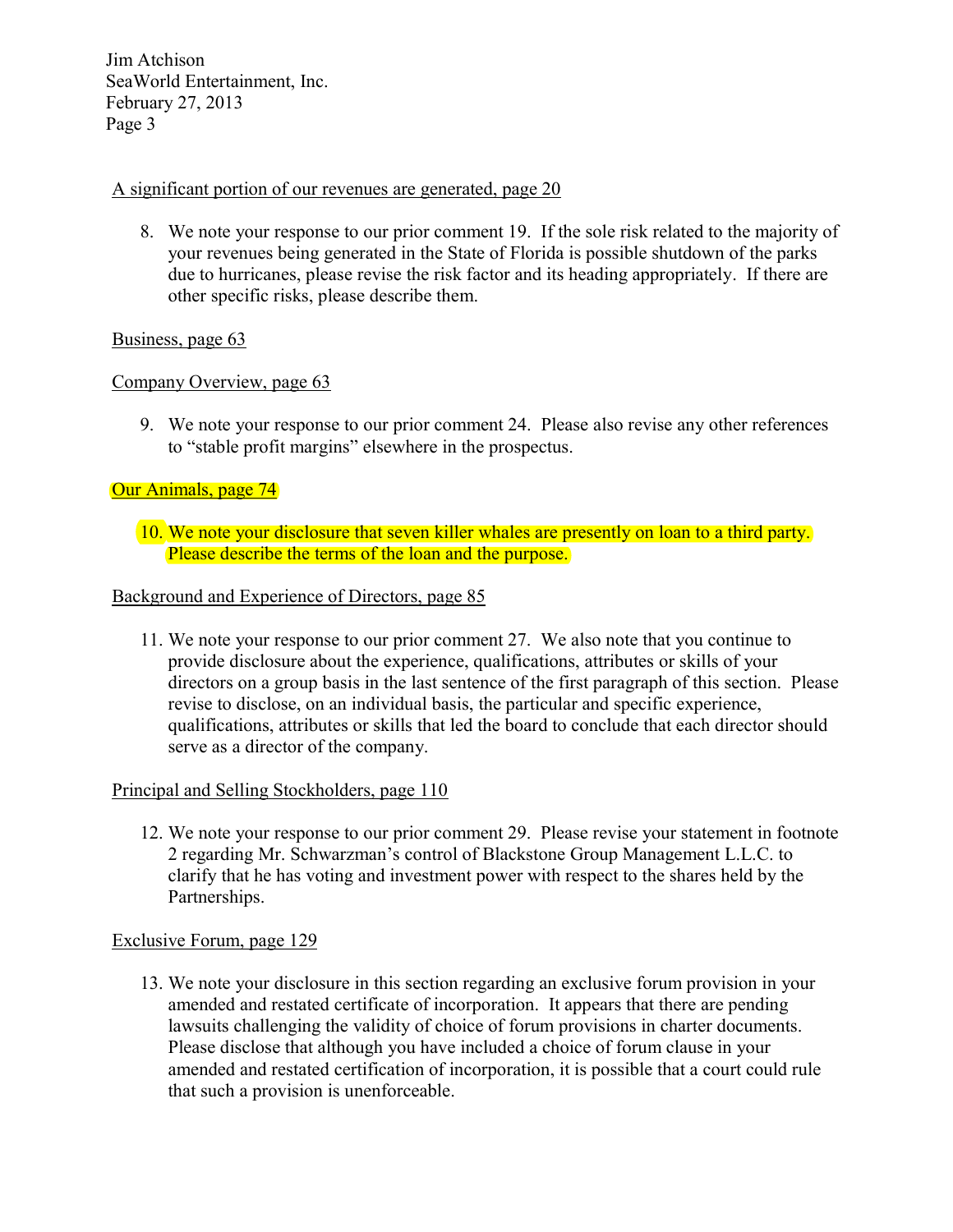Jim Atchison SeaWorld Entertainment, Inc. February 27, 2013 Page 4

### Where You Can Find More Information, page 143

14. We note your response to our prior comment 34. Please revise to remove any implication that the information contained in the prospectus may not be complete.

### **Exhibits**

- 15. We note that you have filed a form of the 2009 Advisory Agreement. Please file the 2009 Advisory Agreement that is currently in effect or explain why you have filed the form of agreement. We also note that the disclosure on page iii contemplates an Amended and Restated 2009 Advisory Agreement, but the disclosure on page 114 in which you describe the agreement does not discuss when the agreement will be amended and restated, nor does it describe how the original agreement will be amended.
- 16. Please file Schedule A to the Second Amended and Restated Equityholders Agreement.

You may contact Amy Geddes at (202) 551-3304 or Margery Reich at (202) 551-3347 if you have questions regarding comments on the financial statements and related matters. Please contact Ada D. Sarmento at (202) 551-3798 or me at (202) 551-3469 with any other questions.

Sincerely,

/s/ Justin Dobbie

Justin Dobbie Legal Branch Chief

cc: via e-mail G. Anthony Taylor, Esq. Igor Fert, Esq.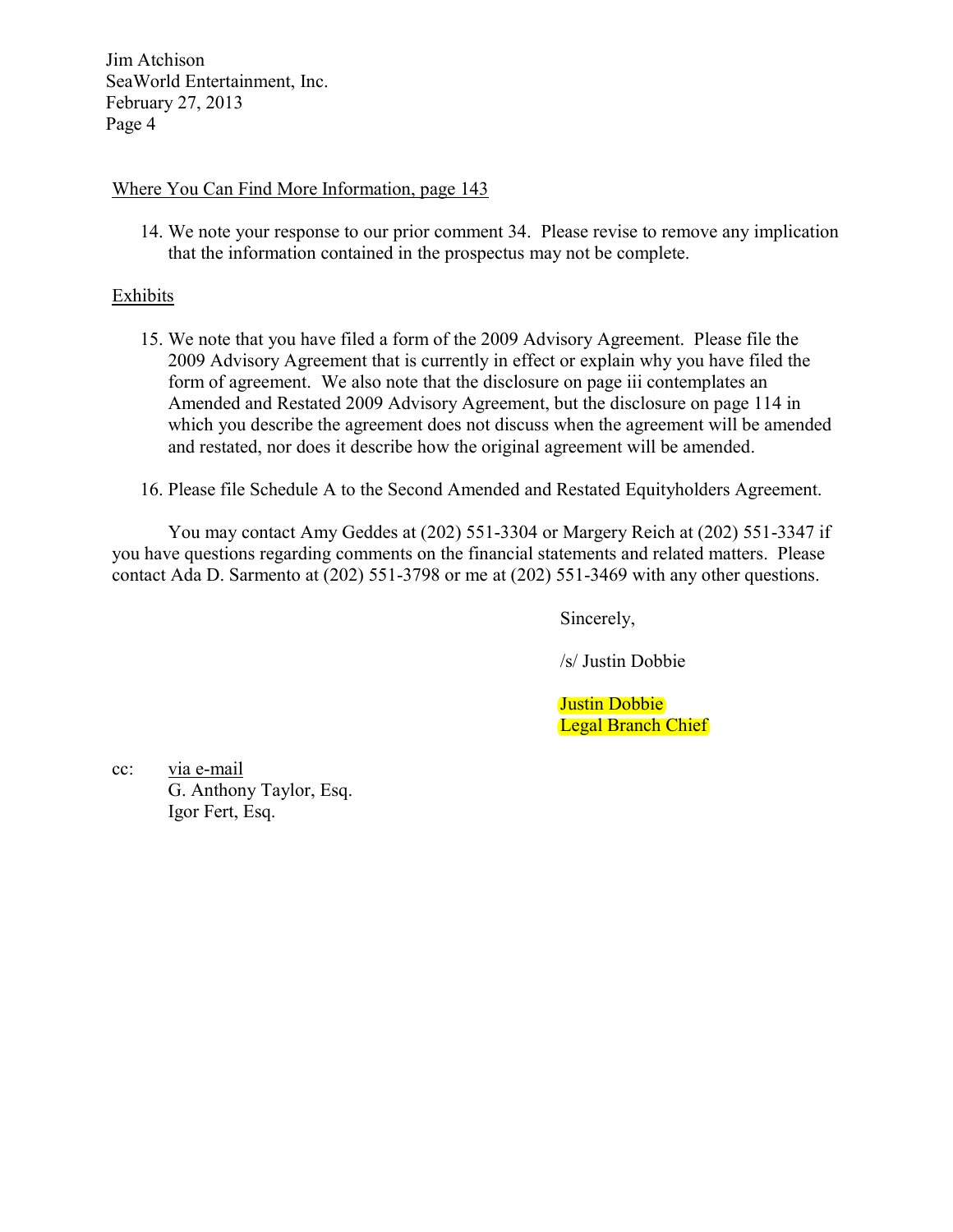# CORRESP 29 filename29.htm

### SIMPSON THACHER & BARTLETT LLP

425 LEXINGTON AVENUE NEW YORK, N.Y. 10017-3954 (212) 455-2000

FACSIMILE (212) 455-2502

DIRECT DIAL NUMBER E-MAIL ADDRESS 212-455-2255 IFERT@STBLAW.COM

March 25, 2013

### VIA OVERNIGHT COURIER AND EDGAR

Re: SeaWorld Entertainment, Inc. – Registration Statement on Form S-1 (File No.: 333-185697)

### Justin Dobbie

Ada D. Sarmento Amy Geddes Margery Reich Division of Corporation Finance Securities and Exchange Commission 100 F Street, N.E. Washington D.C. 20549

Ladies and Gentlemen:

On behalf of SeaWorld Entertainment, Inc. (the "Registrant"), we are writing to respond to the comments set forth in the comment letter of the staff of the Securities and Exchange Commission (the "Staff") dated February 27, 2013 (the "comment letter") relating to the above-referenced Registration Statement on Form S-1 originally filed on December 27, 2012 (the "Registration Statement") and amended by Amendment No. 1 to the Registration Statement filed with the Staff on February 11, 2013. The Registrant has also revised the Registration Statement in response to the Staff's comments and is filing concurrently with this letter Amendment No. 2 to the Registration Statement ("Amendment No. 2"), which reflects these revisions and updates financial and other information in the Registration Statement, including the pictures for the inside cover of the prospectus and the audited results for the fiscal year ended December 31, 2012.

For your convenience, the numbered paragraphs of this letter correspond to the numbered paragraphs of the comment letter. Page references in the text of this letter correspond to the pages of Amendment No. 2.

#### **Form S-1**

### **General**

*1. We note your response to our prior comment 1 and reissue in part. It does not appear that certain marketing language in the document can be objectively substantiated. Please revise your filing throughout to eliminate qualitative marketing-type terminology that is not susceptible to objective measurement, such as "marquee," "iconic," "premier," and "world class," as such terms do not assist investors in understanding your business.*

In response to the Staff's comment, the Registrant has revised the disclosure on pages 1, 4, 19, 43, 61, 62, 63 and 68 to delete the above-referenced terms.

#### Prospectus Summary, page 1

#### Company Overview, page 1

*2. We note your response to our prior comment 6. Based on your response, it remains unclear why you include the impressions metric on page 1 in the summary and in the overview of your MD&A and business sections. We note, in particular, that you include this metric along with other quantitative information that is either derived directly from your financial statements or appears to have a direct correlation with your results of operations. There is no explanation of any correlation between the impressions metric and your financial results. Please consider*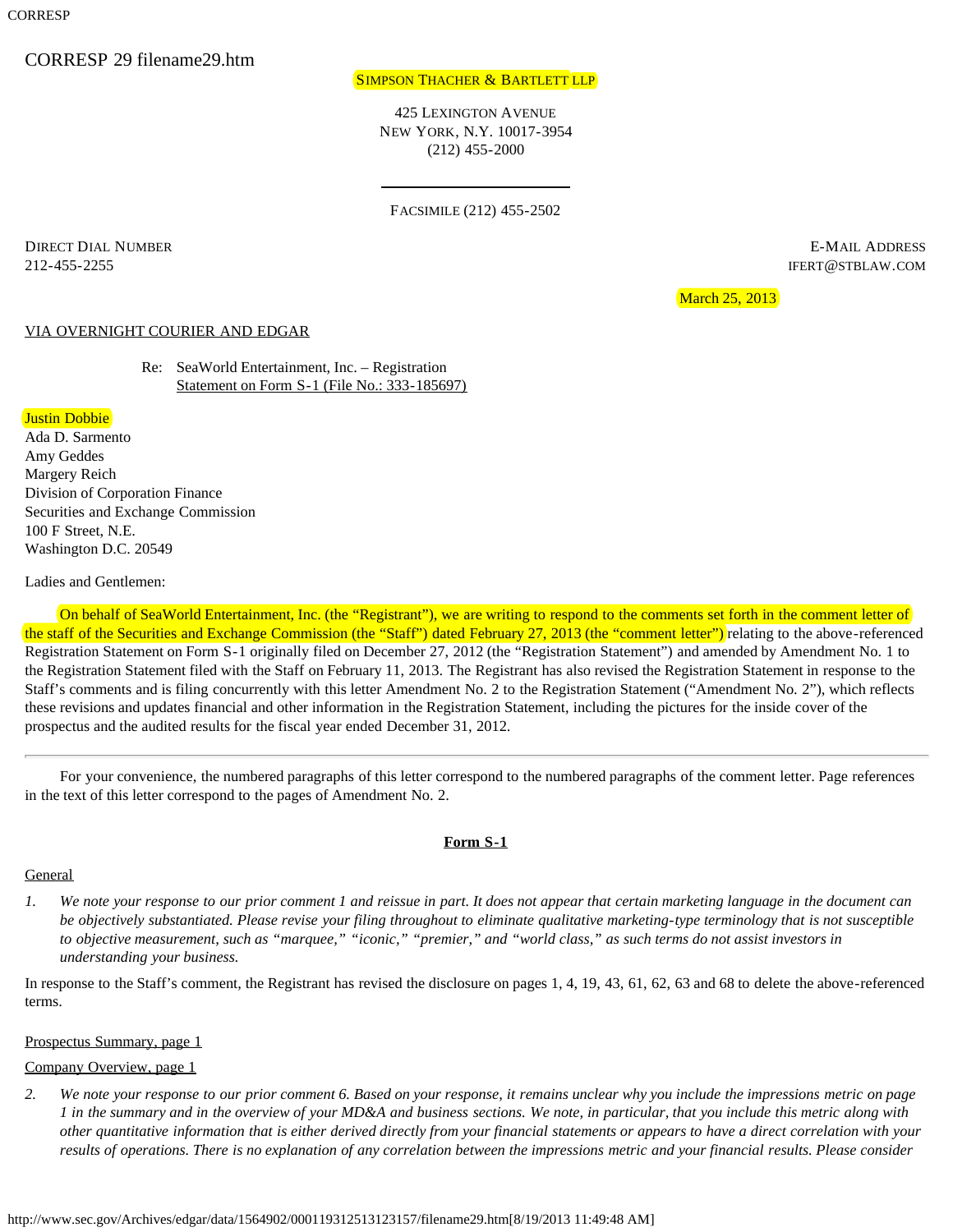*removing the impressions metric from the summary and the two overview sections. To the extent you believe the metric is meaningful information in the context of a discussion of your marketing efforts, please revise accordingly. If you do include this metric in your marketing discussion, please define the metric in that section, explain how it was calculated, discuss its limitations given that it is an estimate, and describe why you believe it is meaningful to an understanding of your business.*

In response to the Staff's comment, the Registrant has revised the disclosure on pages iii, 1, 43 and 61 to remove the impressions discussion.

### Our Competitive Strengths, page 4

*3. We note your response to our prior comment 8 and reissue in part. It appears that the language in your response to our prior comment regarding the appeal and recognition of your brands more clearly conveys the relevant competitive strength than the language that you included in the first sentence of this section. Please revise to clearly and concisely describe the applicable competitive strength and to eliminate the use of marketing language that strays from what can be objectively substantiated. Please also revise the second half of the second sentence to clarify, consistent with your response, that this represents the company's belief.*

2

In response to the Staff's comment, the Registrant has revised the disclosure on pages 4 and 62 to conform it to the language in the Registrant's above-referenced response to the Staff's prior comment 8.

*4. We note your response to our prior comment 9. Please expand your disclosure in this section to provide examples of the "out-of-park" experiences listed in your response.*

In response to the Staff's comment, the Registrant has revised the disclosure on pages 4, 62 and 66 to provide examples of out-of-park experiences listed in the Registrant's prior response.

*5. We note your response to our prior comment 25. Please disclose that the replacement value provided here and on page 65 was calculated for insurance purposes, including the year that the value was calculated, who made the calculation and the specific insurance purpose that the estimate addressed. Please also explain that the number you disclose as the replacement value of your assets is distinct from, and should not be confused with, the amount you disclose as total assets for financial statement reporting purposes. Alternatively, please consider removing the statement, consistent with your approach in the Company Overview section in response to our prior comment.*

In response to the Staff's comment, the Registrant has revised the disclosure on pages 5 and 63 to remove the replacement value discussion.

#### Our Industry, page 7

*6. We note the statement regarding the compound annual growth rate of U.S. theme park industry revenues between 2003 and 2011. To the extent you include compound annual growth rate data, please also include the annual changes in order to provide context regarding year over year volatility and other trends that a compound rate would not identify.*

In response to the Staff's comment, the Registrant has revised the disclosure on pages 8 and 66 to remove reference to the above-referenced compound annual growth rate discussion.

### Risk Factors, page 17

We are subject to complex federal and state regulations, page 19

*7. We note your disclosure that claims or lawsuits are sometimes filed against you to impede your ability to retain, exhibit, acquire or breed animals, and the negative publicity associated with such suits could adversely affect your reputation and results of operations. We are aware of several news reports discussing legal challenges concerning the validity of the transfer of a rescued whale. Please tell us whether the outcome of this challenge could have a material impact on your business.*

The Registrant respectfully advises the Staff that the Registrant is not a party to litigation relating to the above-referenced matter. The Registrant does not presently expect the outcome of such matter to have a material impact on the Registrant's business. The Registrant further advises the

3

Staff that the Registrant does not rely on rescued animals for its animal collection in any material respect.

### A significant portion of our revenues are generated, page 20

*8. We note your response to our prior comment 19. If the sole risk related to the majority of your revenues being generated in the State of Florida is possible shutdown of the parks due to hurricanes, please revise the risk factor and its heading appropriately. If there are other specific risks, please describe them.*

In response to the Staff's comment, the Registrant has revised the disclosure on page 21 to describe additional risks associated with a significant portion of the Registrant's revenue being generated in the State of Florida and in the Orlando market.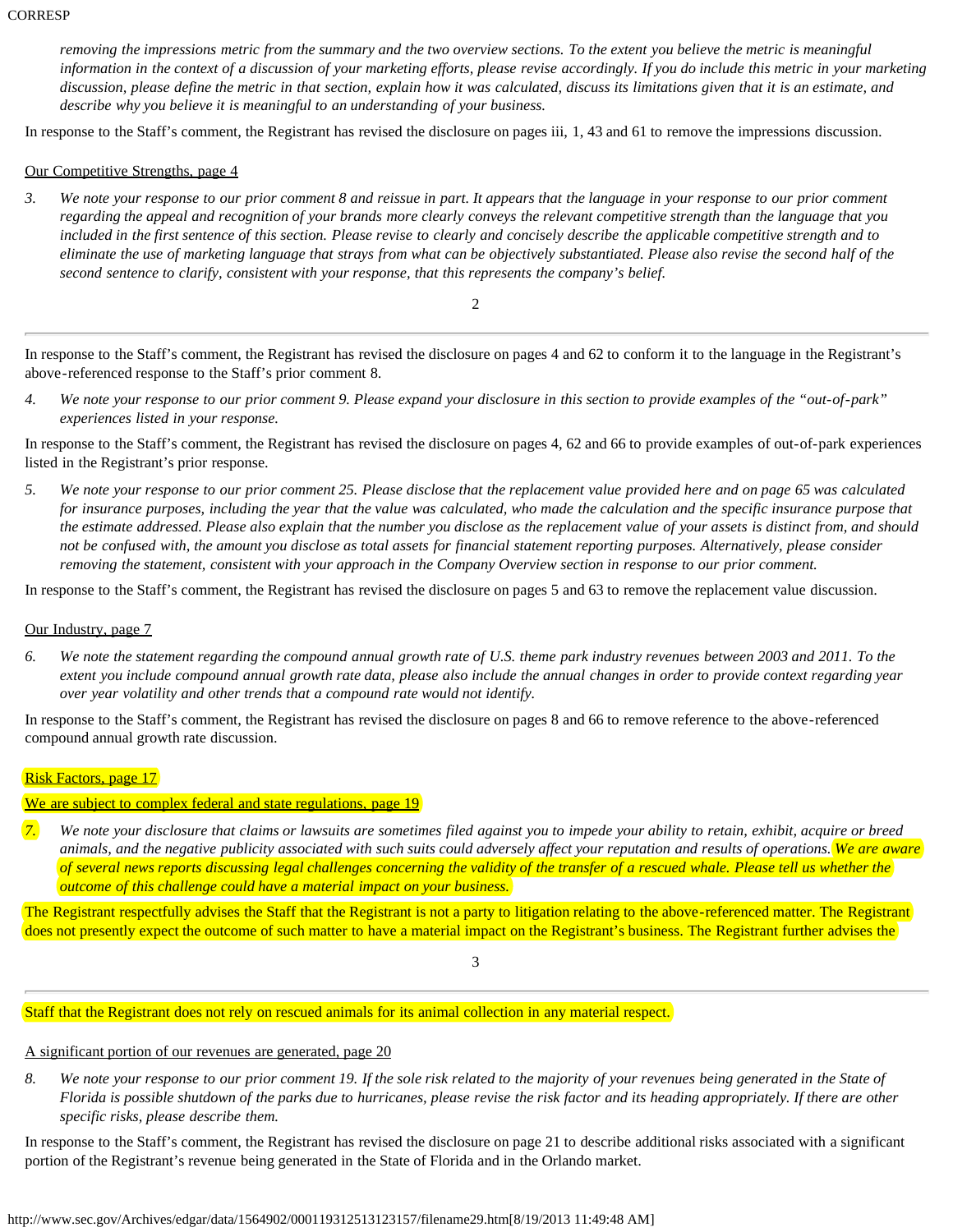### Business, page 63

### Company Overview, page 63

*9. We note your response to our prior comment 24. Please also revise any other references to "stable profit margins" elsewhere in the prospectus.*

In response to the Staff's comment, the Registrant has revised the disclosure on pages 5 and 64 to revise all references to "stable profit margins".

# Our Animals, page 74

*10. We note your disclosure that seven killer whales are presently on loan to a third party. Please describe the terms of the loan and the purpose.*

The Registrant respectfully advises the Staff that the above-referenced loan was entered into with Loro Parque S.A. in 2004, prior to the 2009 Transactions, by the Registrant's predecessor. Pursuant to the terms of the contract, the Registrant receives annual payments which are not material to the Registrant. The current term of the contract expires in 2031 and is renewable at the option of the parties for additional terms. In addition, the Registrant has revised the disclosure on page 72 in response to the Staff's comment.

# Background and Experience of Directors, page 85

*11. We note your response to our prior comment 27. We also note that you continue to provide disclosure about the experience, qualifications, attributes or skills of your directors on a group basis in the last sentence of the first paragraph of this section. Please revise to disclose, on an individual basis, the particular and specific experience, qualifications, attributes or skills that led the board to conclude that each director should serve as a director of the company.*

In response to the Staff's comment, the Registrant has revised the disclosure on page 84 to provide disclosure about the experience, qualifications, attributes or skills of the Registrant's directors on an individual basis.

4

### Principal and Selling Stockholders, page 110

*12. We note your response to our prior comment 29. Please revise your statement in footnote 2 regarding Mr. Schwarzman's control of Blackstone Group Management L.L.C. to clarify that he has voting and investment power with respect to the shares held by the Partnerships.*

In response to the Staff's comment, the Registrant has revised the disclosure in footnote 2 on page 110 to clarify that Mr. Schwarzman has voting and investment power with respect to the shares held by the Partnerships.

### Exclusive Forum, page 129

*13. We note your disclosure in this section regarding an exclusive forum provision in your amended and restated certificate of incorporation. It appears that there are pending lawsuits challenging the validity of choice of forum provisions in charter documents. Please disclose that although you have included a choice of forum clause in your amended and restated certification of incorporation, it is possible that a court could rule that such a provision is unenforceable.*

In response to the Staff's comment, the Registrant has revised the disclosure on page 129 to disclose that it is possible that a court could find that the above-referenced provision is unenforceable.

### Where You Can Find More Information, page 143

*14. We note your response to our prior comment 34. Please revise to remove any implication that the information contained in the prospectus may not be complete.*

In response to the Staff's comment, the Registrant has deleted the above-referenced sentence on page 143, as suggested in the Staff's prior comment 34 with respect to the original Registration Statement.

### **Exhibits**

*15. We note that you have filed a form of the 2009 Advisory Agreement. Please file the 2009 Advisory Agreement that is currently in effect or explain why you have filed the form of agreement. We also note that the disclosure on page iii contemplates an Amended and Restated 2009 Advisory Agreement, but the disclosure on page 114 in which you describe the agreement does not discuss when the agreement will be amended and restated, nor does it describe how the original agreement will be amended.*

The Registrant has filed a copy of the 2009 Advisory Agreement as currently in effect as an exhibit to Amendment No. 2. The Registrant respectfully advises the Staff that the Registrant amended and restated the agreement in March 2013 and that the agreement will be terminated in connection with the Registrant's initial public offering to which the Registration Statement relates, as described on page 112. In addition, the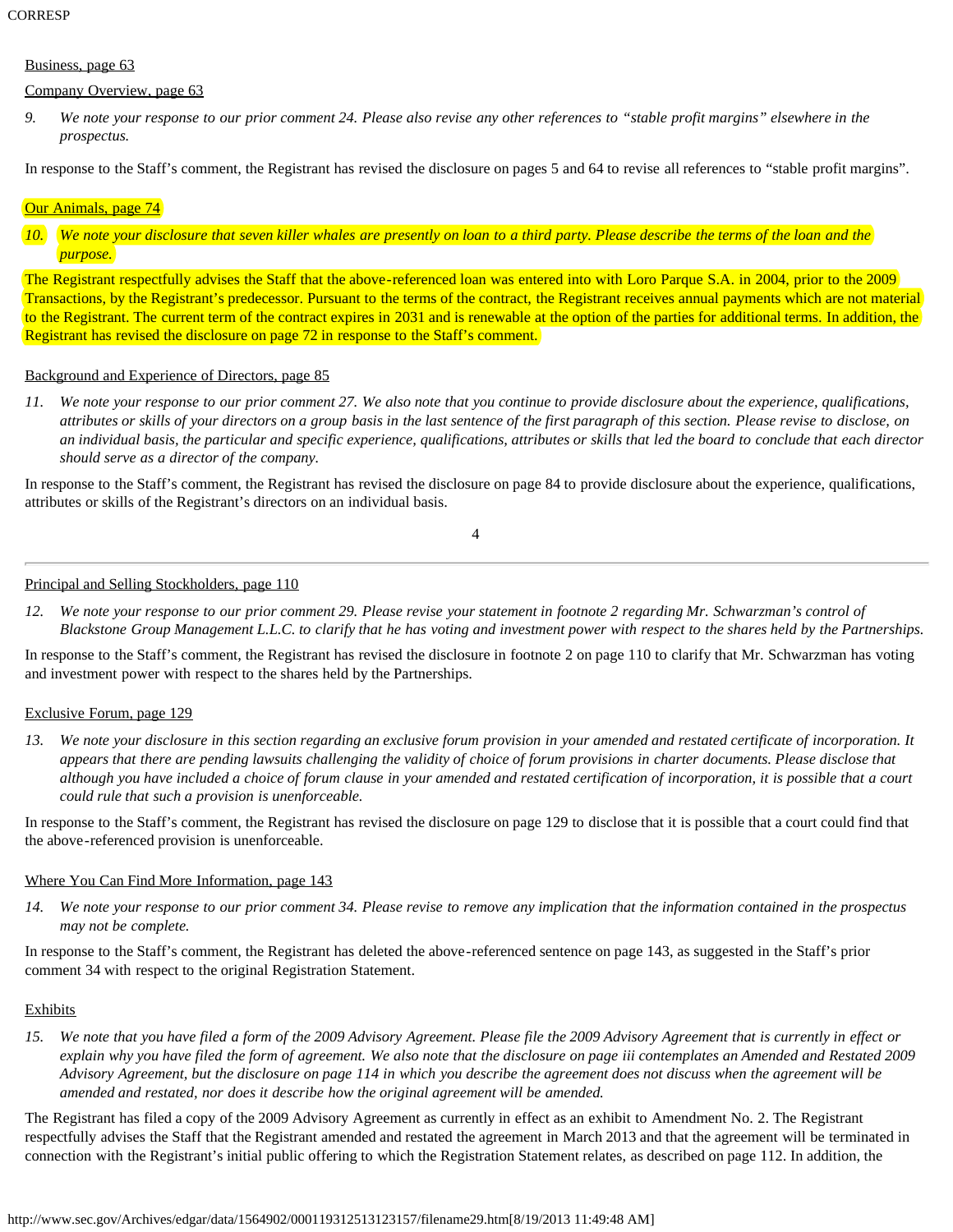Registrant has revised the disclosure on page 113 in response to the Staff's comment.

5

### *16. Please file Schedule A to the Second Amended and Restated Equityholders Agreement.*

The Registrant respectfully advises the Staff that Schedule A to the above-referenced agreement was not included in the executed version of the agreement and therefore was not included in the exhibit filing.

\* \* \* \* \* \* \*

Please call me (212-455-2255) or Lauren Yoon of my firm (212-455-2331) if you wish to discuss our responses to the comment letter.

Very truly yours, /s/ Igor Fert Igor Fert

6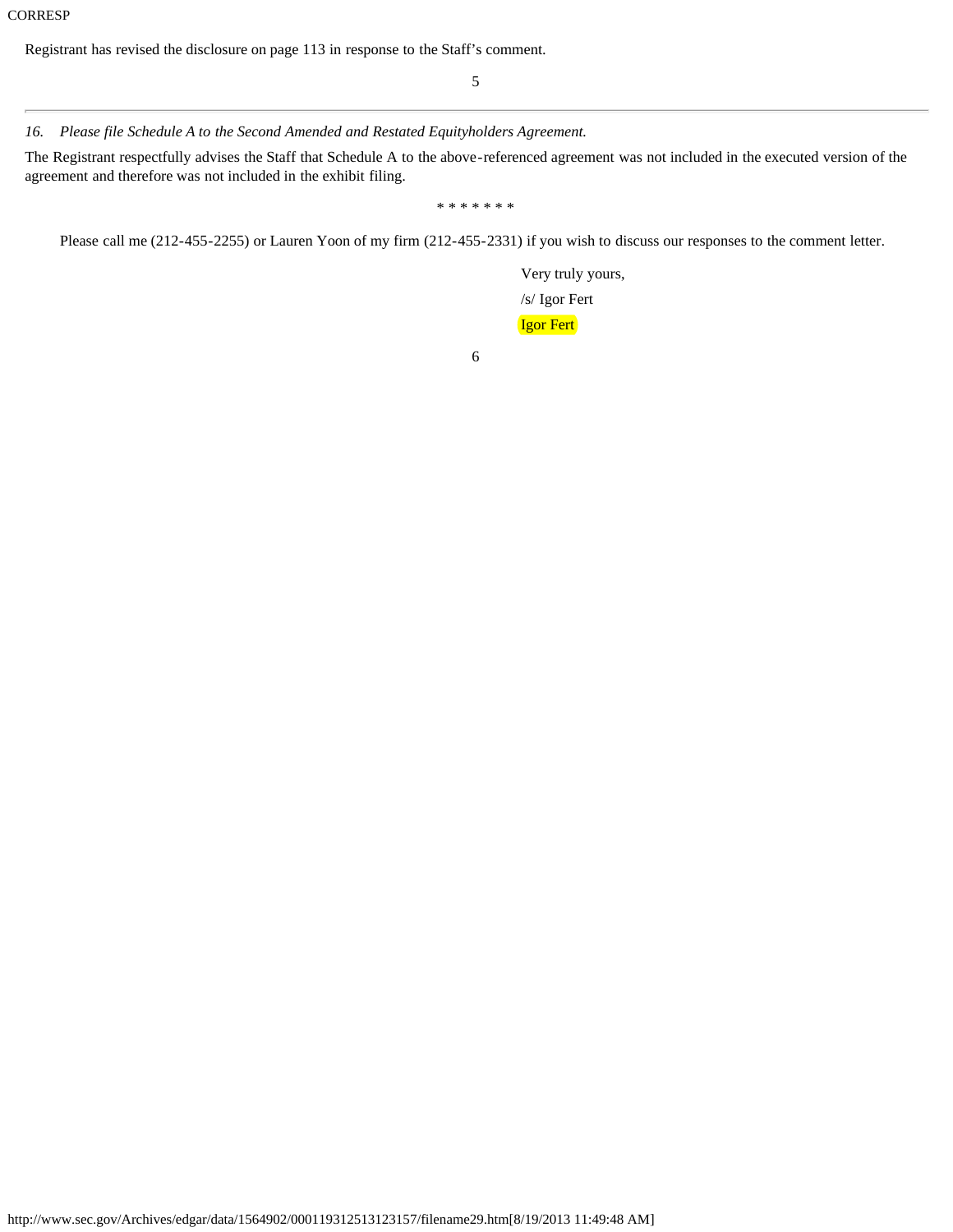

### UNITED STATES SECURITIES AND EXCHANGE COMMISSION **WASHINGTON, D.C. 20549**

**DIVISION OF CORPORATION FINANCE** 

April 4, 2013

Via E-mail Jim Atchison Chief Executive Officer and President SeaWorld Entertainment, Inc. 9205 South Park Center Loop, Suite 400 Orlando, FL 32819

> **Re: SeaWorld Entertainment, Inc. Amendment No. 2 to Registration Statement on Form S-1 Filed March 25, 2013 File No. 333-185697**

Dear Mr. Atchison:

We have reviewed your response to our prior comment letter to you dated February 27, 2013 and have the following additional comments.

Summary Historical Consolidated Financial Data, page 13

1. Please remove the placeholder for pro forma earnings per share for the year ended December 31, 2011. Pro forma information should be provided only for the latest year and interim period, as applicable. Please ensure consistent presentation throughout your filing.

Our Animals, page 72

2. We note your response to our prior comment 10, and we reissue in part. Please describe the purpose of the loan.

You may contact Amy Geddes at (202) 551-3304 or Margery Reich at (202) 551-3347 if you have questions regarding comments on the financial statements and related matters. Please contact Ada D. Sarmento at (202) 551-3798 or me at (202) 551-3469 with any other questions.

Sincerely,

/s/ Justin Dobbie

Justin Dobbie Legal Branch Chief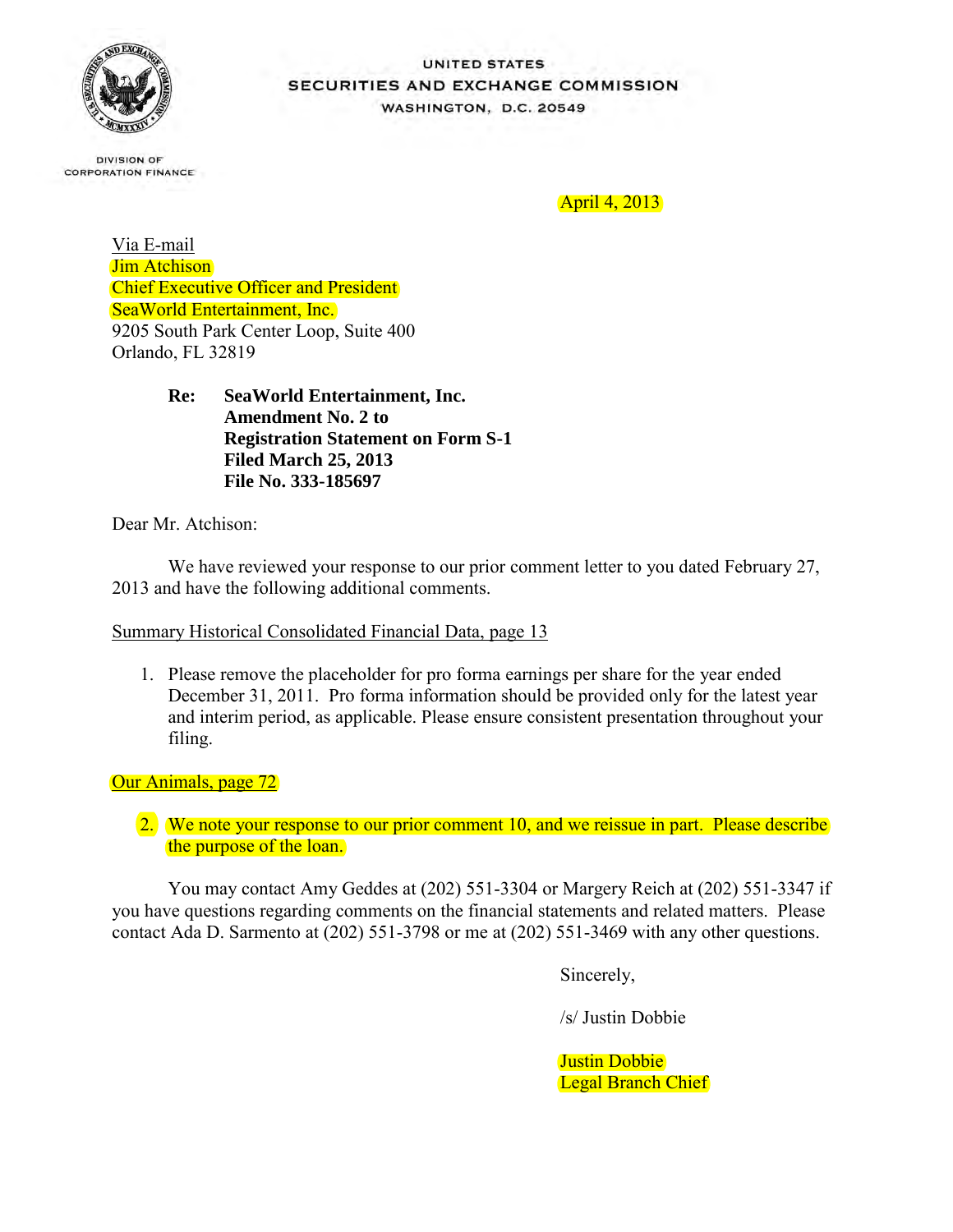10/2/13 SEC Response Letter

# CORRESP 23 filename23.htm

### SIMPSON THACHER & BARTLETT LLP

425 LEXINGTON AVENUE NEW YORK, N.Y. 10017-3954 (212) 455-2000

FACSIMILE (212) 455-2502

DIRECT DIAL NUMBER E-MAIL ADDRESS 212-455-2255 IFERT@STBLAW.COM

April 8, 2013

### VIA OVERNIGHT COURIER AND EDGAR

Re: SeaWorld Entertainment, Inc. – Registration Statement on Form S-1 (File No.: 333-185697)

### Justin Dobbie

Ada D. Sarmento Amy Geddes Margery Reich Division of Corporation Finance Securities and Exchange Commission 100 F Street, N.E. Washington D.C. 20549

Ladies and Gentlemen:

On behalf of SeaWorld Entertainment, Inc. (the "Registrant"), we are writing to respond to the comments set forth in the comment letter of the staff of the Securities and Exchange Commission (the "Staff") dated April 4, 2013 (the "comment letter") relating to the above-referenced Registration Statement on Form S-1 originally filed on December 27, 2012 (the "Registration Statement") and amended by Amendment No. 1 to the Registration Statement filed with the Staff on February 12, 2013 and Amendment No. 2 to the Registration Statement filed with the Staff on March 25, 2013. The Registrant has also revised the Registration Statement in response to the Staff's comments and is filing concurrently with this letter Amendment No. 3 to the Registration Statement ("Amendment No. 3"), which reflects these revisions and updates other information in the Registration Statement.

For your convenience, the numbered paragraphs of this letter correspond to the numbered paragraphs of the comment letter. Page references in the text of this letter correspond to the pages of Amendment No. 3.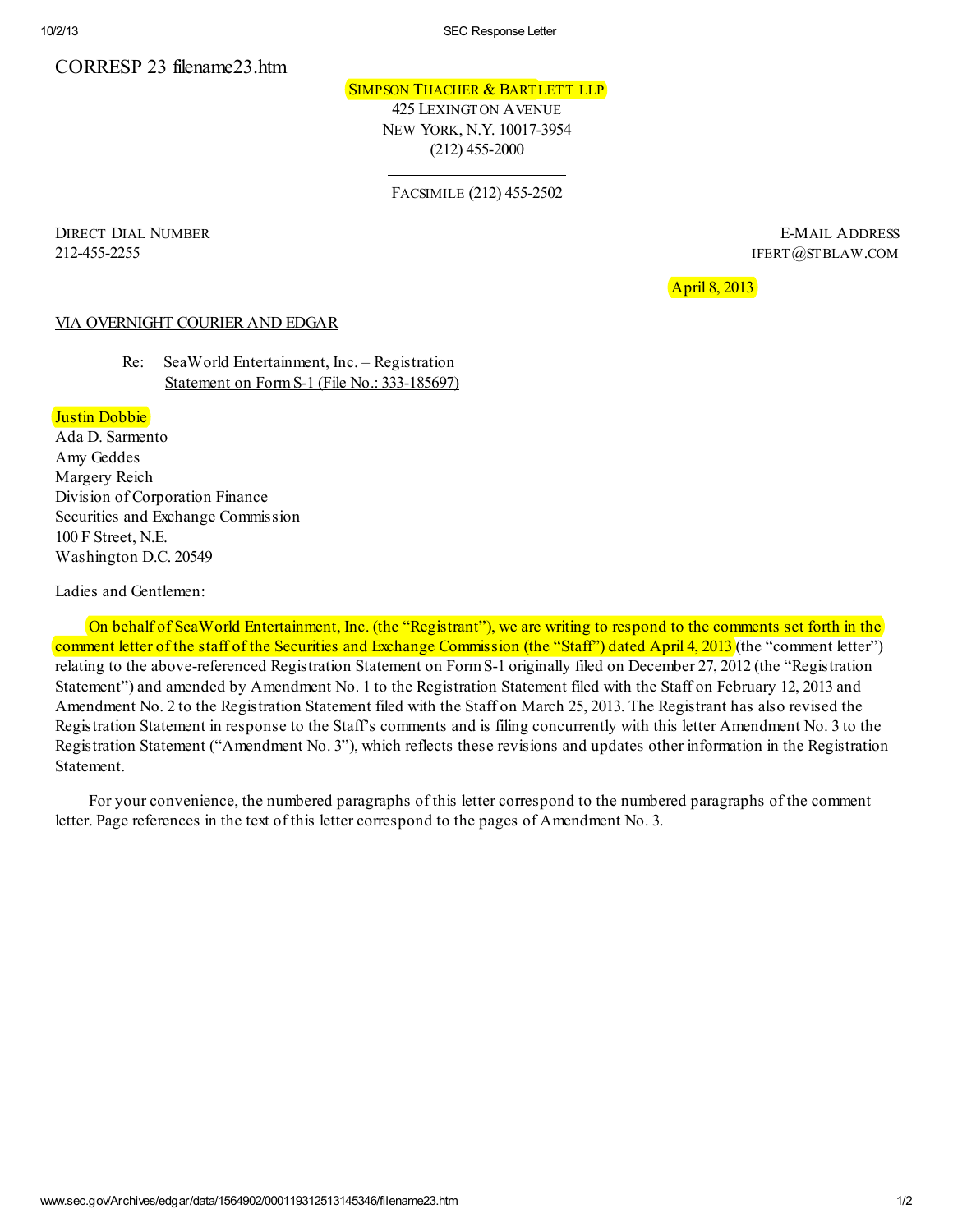### For m S-1

Summary Historical Consolidated Financial Data, page 13

1. Please remove the placeholder for pro forma earnings per share for the year ended December 31, 2011. Pro forma information should be provided only for the latest year and interim period, as applicable. Please ensure consistent presentation throughout your filing.

In response to the Staff's comment, the Registrant has removed the placeholder for pro forma earnings per share for the year ended December 31, 2011 on pages 14, 42 and F-4.

Our Animals, page 72

2. We note your response to our prior comment 10, and we reissue in part. Please describe the purpose of the loan.

In response to the Staff's comment, the Registrant has revised the disclosure on page 73 to describe the purpose of the loan.

In addition, the Registrant respectfully advises that Staff that it expects the low end of the price range for shares of common stock will not be lower than \$24 per share and that the high end of the range will not be higher than \$27 per share, after giving effect to the 8-for-1 stock split described in the Registration Statement. Once finally determined, a bona fide estimated price range, as required by item 501(c) of Regulation S-K, will be included in the preliminary prospectus provided to prospective investors.

\* \* \* \* \* \* \*

Please call me (212-455-2255) or Lauren Yoon of my firm (212-455-2331) if you wish to discuss our responses to the comment letter.

Very truly yours,

/s/ Igor Fert

Igor Fert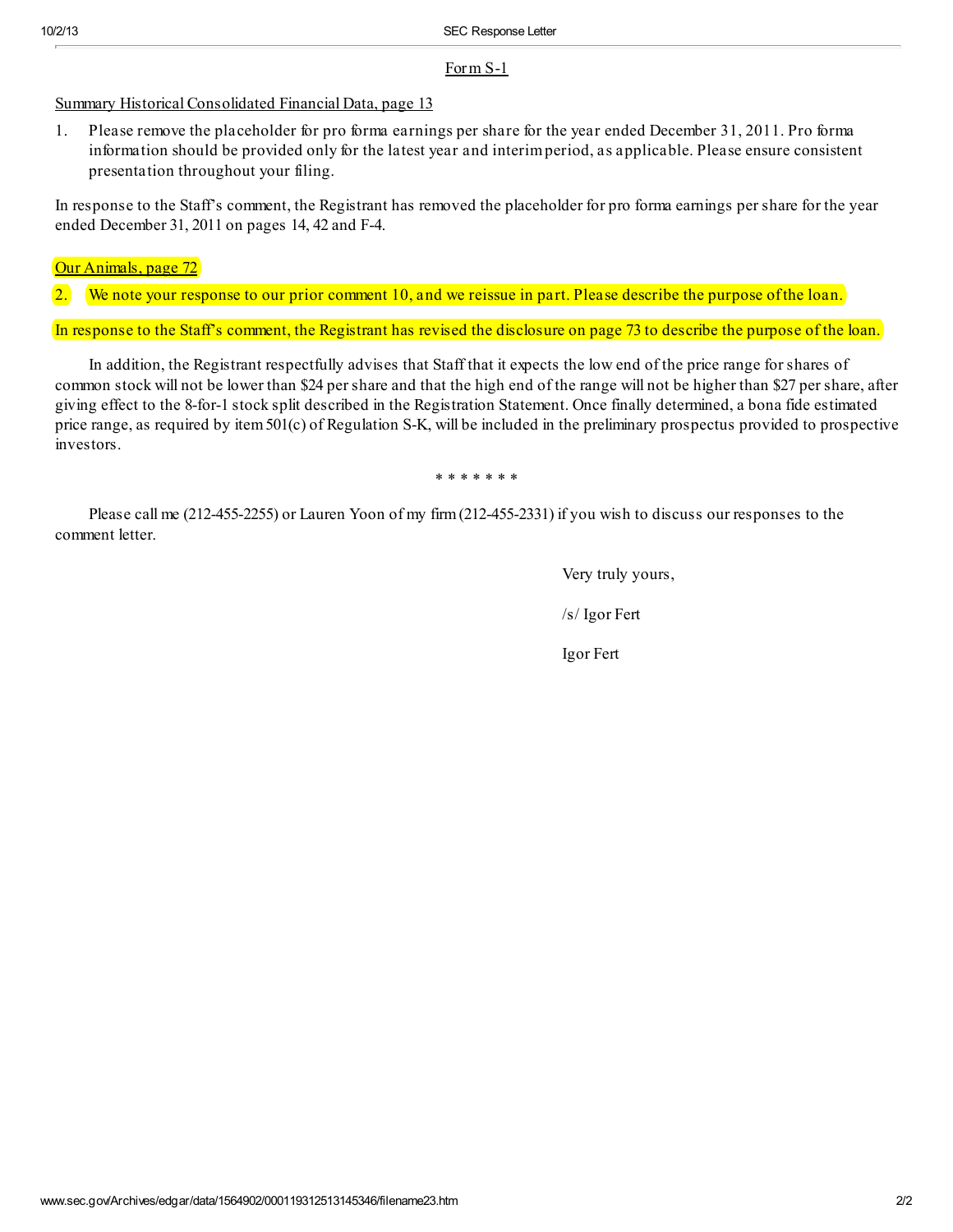S-1/A 1 d448022ds1a.htm S-1/A

Table of Contents

Registration No. 333-185697

### UNITED STATES SECURITIES AND EXCHANGE COMMISSION Washington, D.C. 20549

As filed with the Securities and Exchange Commission on April 8, 2013

AMENDMENT NO. 3

TO FORM S-1

# REGISTRATION STATEMENT

UNDER THE SECURITIES ACT OF 1933

# SeaWorld Entertainment, Inc.

(Exact name of registrant as specified in its charter)

Delaware<br>(State or other jurisdiction of incorporation or organization)

Delaw are <sup>7990</sup> 27-1220297 (Primary Standard Industrial Classification Code Number)

(I.R.S. Employer Identification Number)

9205 South Park Center Loop, Suite 400 Orlando, Florida 32819 (407) 226-5011

(Address, including zip code, and telephone number, including area code, of registrant's principal executiv e offices)

G. Anthony (Tony) Taylor, Esq. Chief Legal and Corporate Affairs Officer, General Counsel and Corporate Secretary 9205 South Park Center Loop, Suite 400

Orlando, Florida 32819 (407) 226-5011

(Name, address, including zip code, and telephone number, including area code, of agent for serv ice)

With copies to:

Igor Fert, Esq. Simpson Thacher & Bartlett LLP 425 Lexington Av enue New York, New York 10017 (212) 455-2000

Marc D. Jaffe, Esq. Cathy A. Birkeland, Esq. Michael A. Pucker, Esq. Latham & Watkins LLP 885 Third Av enue New York, New York 10022-4834 (212) 906-1200

Approximate date of commencement of proposed sale to the public: As soon as practicable after this Registration Statement is declared effective.

If any of the securities being registered on this Form are to be offered on a delayed or continuous basis pursuant to Rule 415 under the Securities Act of 1933, check the following box:

If this Form is filed to register additional securities for an offering pursuant to Rule 462(b) under the Securities Act, please check the following box and list the Securities Act registration statement number of the earlier effective registration statement for the same offering.  $\Box$ 

If this Form is a post-effective amendment filed pursuant to Rule 462(c) under the Securities Act, check the following box and list the Securities Act registration statement number of the earlier effective registration statement for the same offering.  $\Box$ 

If this Form is a post-effective amendment filed pursuant to Rule 462(d) under the Securities Act, check the following box and list the Securities Act registration statement number of the earlier effective registration statement for the same offering.  $\Box$ 

Indicate by check mark whether the registrant is a large accelerated filer, an accelerated filer, a non-accelerated filer, or a smaller reporting company. See the definitions of "large accelerated filer," "accelerated filer" and "smaller reporting company" in Rule 12b-2 of the Exchange Act.

Large accelerated filer  $\hfill\Box$ 

Non-accelerated filer (Do not check if a smaller reporting company) Smaller reporting company

CALCULATION OF REGISTRATION FEE

| Title of Each Class of<br>Securities to be Registered | Proposed Maximum<br>Aggregate<br>Offering Price(1)(2) | Amount of<br>Registration Fee(3) |
|-------------------------------------------------------|-------------------------------------------------------|----------------------------------|
| Common Stock, par value \$0.01 per share              | \$500,000,000                                         | \$68,200                         |

(1) This amount represents the proposed maximum aggregate offering price of the securities registered hereunder to be sold by the Registrant and the selling stockholders. These figures are estimated solely for the purpose of calculating the registration fee in accordance with Rule 457(o) under the Securities Act of 1933, as amended.

(2) Includes offering price of shares of common stock that the underwriters have the option to purchase. See "Underwriting (Conflicts of Interest)."<br>(3) The Registrant previously paid \$13.640 of this amount in connection w

The Registrant previously paid \$13,640 of this amount in connection with the initial filing of this Registration Statement.

The Registrant hereby amends this Registration Statement on such date or dates as may be necessary to delay its effective date until the Registrant shall file a further amendment w hich specifically states that this Registration Statement shall thereafter become effectiv e in accordance w ith Section 8(a) of the Securities Act of 1933, as amended, or until the Registration Statement shall become effectiv e on such date as the Securities and Exchange Commission, acting pursuant to said Section 8(a), may determine.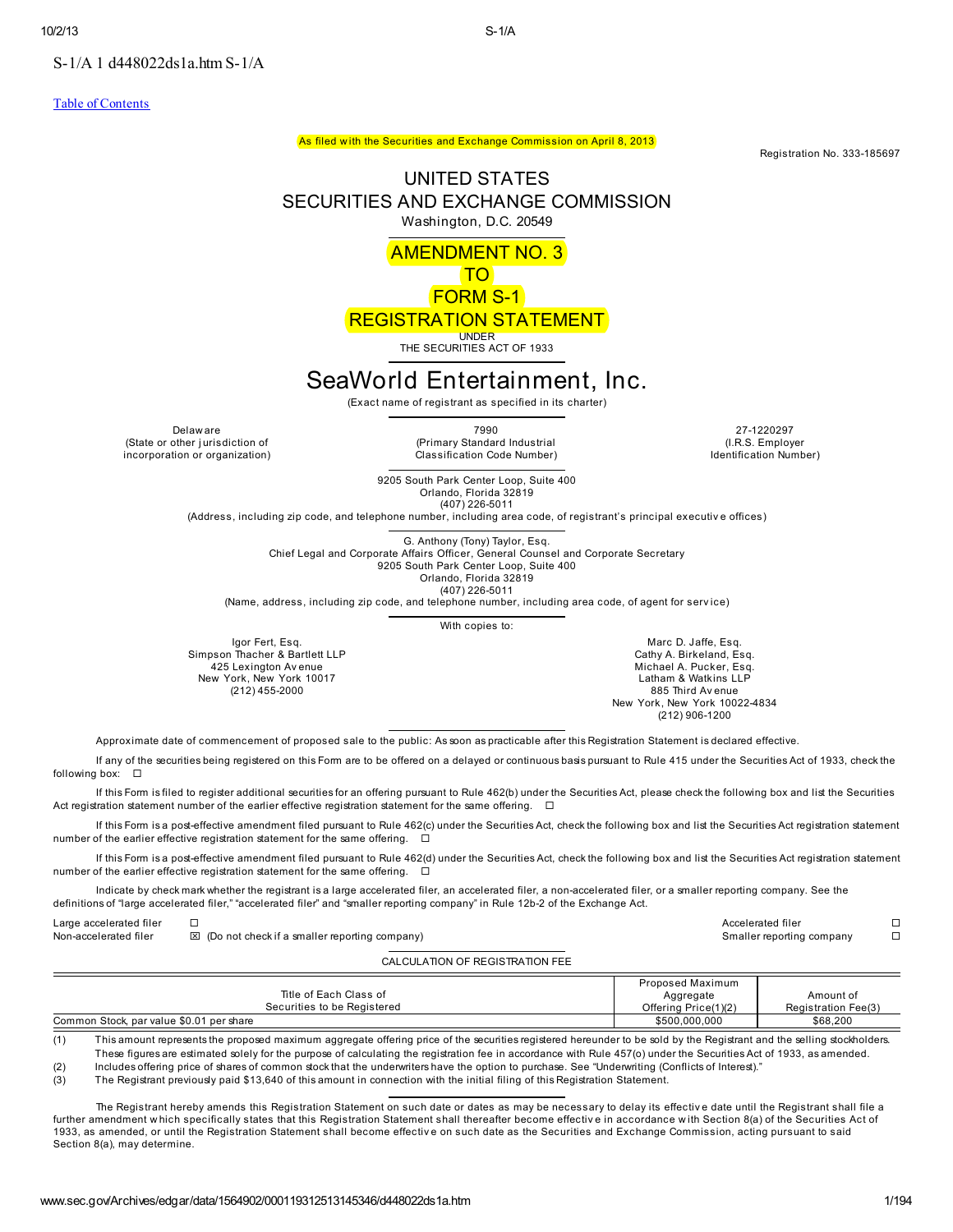### Table of Contents

#### Featuring animals at our theme parks involves risks.

Our theme parks feature numerous displays and interactions that include animals. All animal enterprises involve some degree of risk. All animal interaction by our employees and our guests in attractions in our theme parks, where offered, involves risk. While we maintain strict safety procedures for the protection of our employees and guests, injuries or death, while rare, have occurred in the past. For example, in February 2010, a trainer was killed while engaged in an interaction with a killer whale. Following this incident, we were subject to an inspection by the U.S. Department of Labor's Occupational Safety and Health Administration (OSHA), which resulted in three citations concerning alleged violations of the Occupational Safety and Health Act and certain regulations thereunder. We have appealed certain of these citations and the appeal process is ongoing. In connection with this incident, we reviewed and revised our safety protocols and made certain safety-related facility enhancements. This incident has also been the subject of significant media attention, including television and newspaper coverage, a documentary and a book, as well as discussions in social media. This incident and similar events that may occur in the future may harm our reputation, reduce attendance and negatively impact our business, financial condition and results of operations.

In addition, seven killer whales are presently on loan to a third party. Although the occurrence of any accident or injury involving these killer whales would be outside of our control, any such occurrence could negatively affect our business and reputation.

We maintain insurance of the type and in amounts that we believe is commercially reasonable and that is available to animal enterprise related businesses in the theme park industry. We cannot predict the level of the premiums that we may be required to pay for subsequent insurance coverage, the level of any self-insurance retention applicable thereto, the level of aggregate coverage available, or the availability of coverage for specific risks.

If we lose licenses and permits required to exhibit animals and/or violate laws and regulations, our business will be adversely affected.

We are required to hold government licenses and permits, some of which are subject to yearly or periodic renewal, for purposes of possessing, exhibiting and maintaining animals. Although our theme parks' licenses and permits have always been renewed in the past, in the event that any of our licenses or permits are not renewed or any of our licenses or permits are revoked, portions of the affected theme park might not be able to remain open for purpose of displaying or retaining the animals covered by such license or permit. Such an outcome could materially adversely affect our business, financial condition and results of operations.

In addition, we are subject to periodic inspections by federal and state agencies and the subsequent issuance of inspection reports. While we believe that we comply with, or exceed, requisite care and maintenance standards that apply to our animals, government inspectors can cite us for alleged statutory or regulatory violations. In unusual instances when we are cited for an alleged deficiency, we are most often given the opportunity to correct any purported deficiencies without penalty. It is possible, however, that in some cases a federal or state regulator could seek to impose monetary fines on us. In the past, when we have been subjected to governmental claims for fines, the amounts involved were not material to our business, financial condition or results of operations. However, while highly unlikely, we cannot predict whether any future fines that regulators might seek to impose would materially adversely affect our business, financial condition or results of operations.

Moreover, many of the statutes under which we operate allow for the imposition of criminal sanctions. While neither of the foregoing situations are likely to occur, either could negatively affect the business, financial condition or results of operations at our theme parks.

20